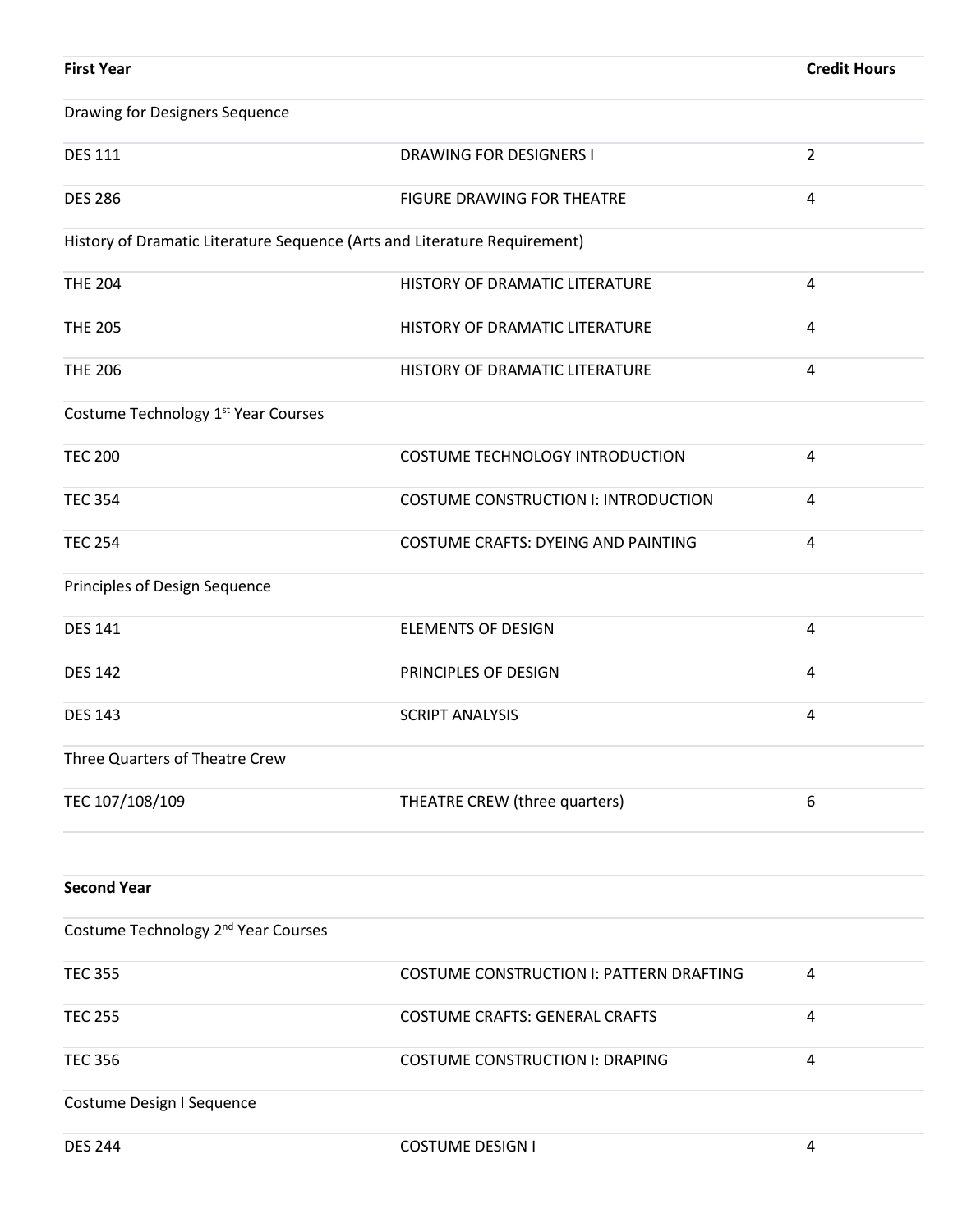| <b>DES 245</b>                        | <b>COSTUME DESIGN I</b>                                                                                   | 4                       |
|---------------------------------------|-----------------------------------------------------------------------------------------------------------|-------------------------|
| <b>DES 246</b>                        | <b>COSTUME DESIGN I</b>                                                                                   | $\overline{\mathbf{4}}$ |
| Make-up Sequence                      |                                                                                                           |                         |
| <b>DES 215</b>                        | WIG and MAKE-UP DESIGN & TECHNOLOGY                                                                       | 4                       |
| <b>DES 216</b>                        | WIG and MAKE-UP DESIGN & TECHNOLOGY                                                                       | $\overline{4}$          |
| <b>DES 217</b>                        | WIG and MAKE-UP DESIGN & TECHNOLOGY                                                                       | $\overline{4}$          |
| <b>Production Practice Sequence I</b> |                                                                                                           |                         |
| <b>TEC 271</b>                        | TECHNICAL PRODUCTION PRACTICE I                                                                           | 3                       |
| <b>TEC 272</b>                        | TECHNICAL PRODUCTION PRACTICE I                                                                           | 3                       |
| <b>TEC 273</b>                        | TECHNICAL PRODUCTION PRACTICE I                                                                           | 3                       |
| <b>Additional Courses</b>             |                                                                                                           |                         |
| <b>DES 260</b>                        | HISTORY OF COSTUME, HAIR, AND MAKEUP                                                                      | $\overline{4}$          |
| <b>DES 261</b>                        | HISTORY OF COSTUME, HAIR, AND MAKEUP                                                                      | $\overline{4}$          |
| <b>TEC 310</b>                        | COSTUME MANAGEMENT (Taken either 2 <sup>nd</sup> or 3 <sup>rd</sup> Year,<br>with TEC 220)<br>alternating | $\overline{4}$          |

## **Third Year**

Costume Technology 3<sup>rd</sup> Year Courses (Taken with 4<sup>th</sup> Year Costume Technology Majors)

| <b>TEC 256</b>                         | <b>COSTUME CRAFTS: MILLINERY</b>                                                                                                    | 4              |
|----------------------------------------|-------------------------------------------------------------------------------------------------------------------------------------|----------------|
| <b>TEC 454</b>                         | COSTUME CONSTRUCTION II: PERIOD COSTUMES<br>(Content changes alternating years: Either Period<br>Women's Wear or Period Men's Wear) | 4              |
| <b>TEC 455</b>                         | COSTUME CONSTRUCTION II: 20TH CENTURY TAILORING<br>(Content changes alternating years)                                              | $\overline{a}$ |
| <b>TEC 456</b>                         | COSTUME CONSTRUCTION II: SPECIAL TOPIC<br>(Content changes at a minimum of every other year)                                        | 4              |
| <b>Production Practice Sequence II</b> |                                                                                                                                     |                |

| TECHNICAL PRODUCTION PRACTICE II<br><b>TEC 371</b> |
|----------------------------------------------------|
|----------------------------------------------------|